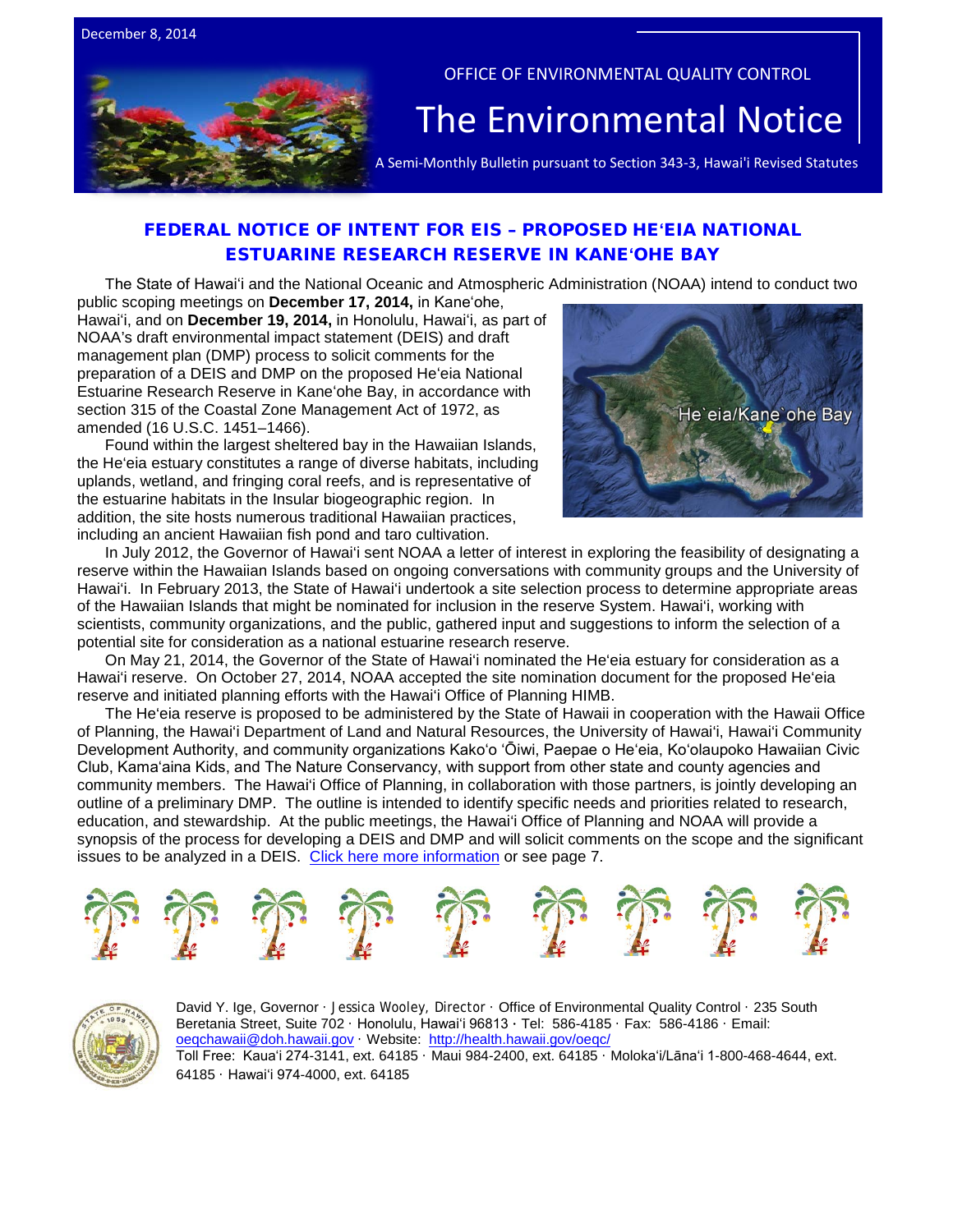| <b>FRONT PAGE</b><br>EIS Notice of Intent for the Proposed He'eia National Estuarine Research Reserve  1      |  |
|---------------------------------------------------------------------------------------------------------------|--|
|                                                                                                               |  |
| <b>HAWAI'I (HRS 343)</b>                                                                                      |  |
| <b>MAU'I (HRS 343)</b>                                                                                        |  |
| O'AHU (HRS 343)                                                                                               |  |
| <b>COASTAL ZONE MANAGEMENT NOTICES</b>                                                                        |  |
| <b>SHORELINE NOTICES</b>                                                                                      |  |
| <b>FEDERAL NOTICES</b><br>EIS Notice of Intent for the He'eia National Estuarine Research Reserve in Kane'ohe |  |
|                                                                                                               |  |

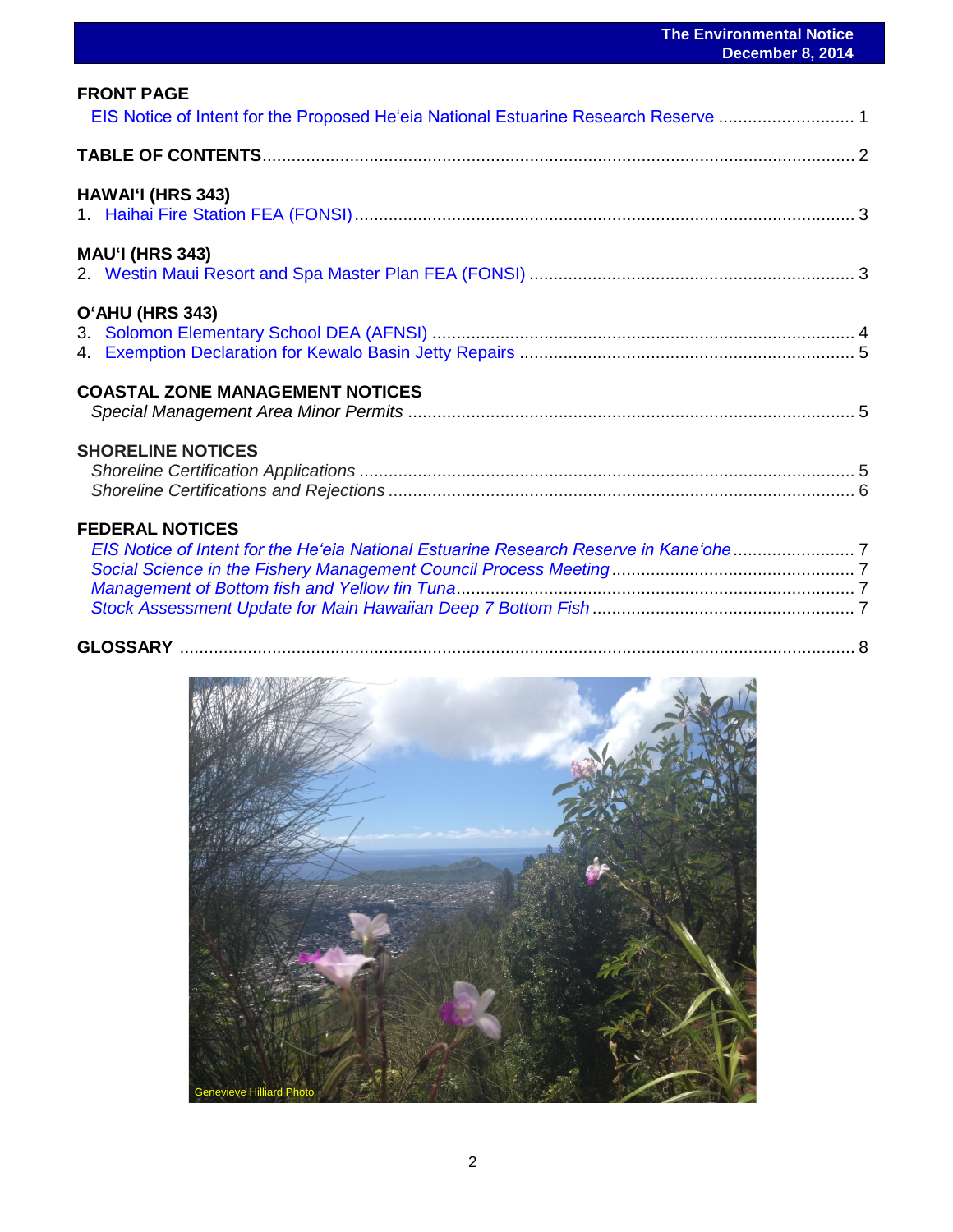## <u>י</u> HAWAI'I (HRS 343)

## **1. [Haihai Fire Station FEA \(FONSI\)](http://oeqc.doh.hawaii.gov/Shared%20Documents/EA_and_EIS_Online_Library/Hawaii/2010s/2014-12-08-HA-5B-FEA-Haihai-Fire-Station.pdf)**

| Island:                        | Hawaiʻi                                                                           |                                 |
|--------------------------------|-----------------------------------------------------------------------------------|---------------------------------|
| <b>District:</b>               | South Hilo                                                                        |                                 |
| TMK:                           | (3) 2-4-051:001 (portion)                                                         | Mauna Ke                        |
| Permits:                       | Chapter 343, HRS Compliance; Plan Approval; National                              |                                 |
|                                | Pollutant Discharge Elimination System (NPDES) Permit;                            | Kailua Kona<br><b>Island</b> of |
|                                | Subdivision Permit; Grading/Building Permits; Noise Permit                        | Hawai'i                         |
| <b>Proposing/Determination</b> |                                                                                   |                                 |
| Agency:                        | County of Hawai'i Department of Public Works, Aupuni                              |                                 |
|                                | Center, 101 Pau'ahi Street, Suite 7, Hilo, HI 96720. Contact:                     |                                 |
|                                | David Yamamoto; (808) 981-8356; Fax (808) 981-2037                                |                                 |
| <b>Consultant:</b>             | PBR Hawaii & Associates, Inc., 1001 Bishop Street, Suite 650, Honolulu, HI 96813. |                                 |
|                                | Contact: Vincent Shigekuni; (808) 521-5631; Fax (808) 523-1402                    |                                 |
| Status:                        | Finding of No Significant Impact Determination                                    |                                 |

The County of Hawai'i Department of Public Works is proposing to construct a new fire station near the Hilo Municipal Golf Course Driving Range. The proposed fire station would be located on State land on the southwest corner of Haihai Street and Laula Road.

The primary purpose for the Haihai Fire Station is to improve emergency services from Panaewa Makai to Waiakea Uka. The existing Kawailani Fire Station is limited in size (0.5 acre) and inadequate to meet the space requirements of the Fire Department. The Kawailani Fire Station is surrounded by residential homes, Kawailani Street and the Hilo Municipal Golf Course, and does not allow for future expansion. In addition, emergency services provided by the Hawai'i Fire Department from Kawailani Street Station now include Emergency Medical Services (EMS), and the required EMS personnel, vehicles and equipment can no longer be accommodated at the current location.

The proposed Haihai Fire Station will: 1) replace the existing fire station located on Kawailani Street; and 2) provide additional space required for EMS. The proposed Haihai Fire Station would provide a much needed public safety facility for the South Hilo District.

## MAUI (HRS 343)

## **2. Westin Maui Resort and Spa [Master Plan FEA \(FONSI\)](http://oeqc.doh.hawaii.gov/Shared%20Documents/EA_and_EIS_Online_Library/Maui/2010s/2014-12-08-MA-5E-FEA-Westin-Maui-Resort-and-Spa-Master-Plan.pdf)**

| Island:            | Maui                                                                          |                                 |
|--------------------|-------------------------------------------------------------------------------|---------------------------------|
| District:          | Lahaina                                                                       | <b>West Maui Forest Reserve</b> |
| TMK:               | (2) 4-4-008:019                                                               | Kahului                         |
| Permits:           | SMA Use Permit, Shoreline Setback Variance, Building Permit                   | Makawao<br>Wailua               |
| <b>Applicant:</b>  | Westin Maui LLC, 2365 Kaanapali Parkway, Lahaina, HI                          | Maui<br>Kihei                   |
|                    | 96761. Contact: Gregg Lundberg, (808) 661-2501                                | Wailea-Makena                   |
| <b>Approving</b>   |                                                                               |                                 |
| <b>Agency:</b>     | Maui Planning Commission, 2200 Main Street, Suite 619,                        | tano olaw                       |
|                    | Wailuku, HI 96793 Contact: Ann Cua, (808) 270-7521                            |                                 |
| <b>Consultant:</b> | Munekiyo & Hiraga, Inc., 305 South High Street, Suite 104, Wailuku, HI 96793. |                                 |
|                    | Contact: Cheryl K. Okuma, (808) 244-2015                                      |                                 |
| <b>Status:</b>     | Finding of No Significant Impact Determination                                |                                 |

The Westin Maui Resort & Spa (Westin Maui) is proposing improvements to the existing resort to refresh and revitalize its existing facilities. The Westin Maui opened in 1988 and has not undergone a major renovation since then. Included in the proposed improvements are a new parking garage (not exceeding four (4) parking decks in height) in the existing south parking lot with the height of the fourth floor parking deck and parapet walls not to exceed 28 feet; including a new landscaping facility in the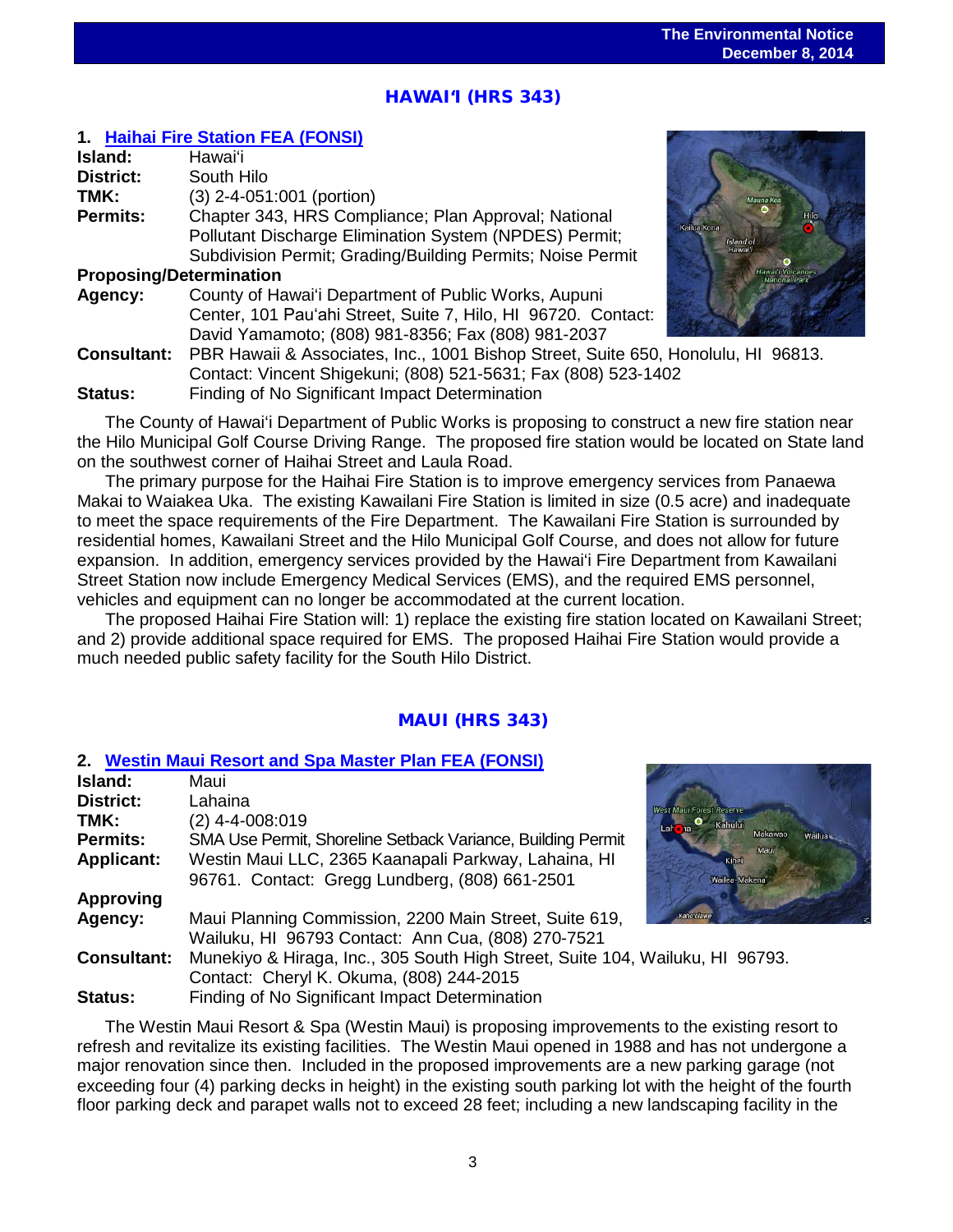lower level parking structure; renovations and expansion to the existing Convention Hall and Ballrooms to approximately 12,000 square feet and meeting rooms extended to 9,500 square feet; a new one-story back of house structure adjacent to the convention hall; expansion of the existing Spa facility within the building footprint; demolition of two (2) structures, removal of man-made mound and a portion of existing decking within the 150-foot Shoreline Setback Area and replacement of said structures with new pervious materials; installation of roof coverings approximately 2,570 square feet (near Sugar House Restaurant) and 4,120 square feet adjacent to Relish Restaurant over existing and new pervious decking areas. Improvements within the Shoreline Setback Area are the Sugar House Restaurant roof structure, 1,514 square feet for a portion of the Relish Restaurant roof, 3,015 square feet of new pervious deck area and 999 square feet of replacement pervious deck material; relocation of an existing County of Maui sewer line from the south parking area; and various related improvements including utility work, landscaping, and interior renovations, such as painting, replacement of fixtures, renovations to back of house areas, and curb cuts to the bus turn around area to the north of the Convention Hall.

The work within the Shoreline Setback Area and the relocation of the existing County sewer line are triggers for Chapter 343 HRS review. As the project will require a Special Management Area Use Permit and Shoreline Setback Variance approval to proceed, the Maui Planning Commission has been determined to be the approving agency for the EA document.

## O'AHU (HRS 343)

## **3. [Solomon Elementary School DEA \(AFNSI\)](http://oeqc.doh.hawaii.gov/Shared%20Documents/EA_and_EIS_Online_Library/Oahu/2010s/2014-12-08-OA-5B-DEA-Solomon-Elementary-School.pdf)**

|      | <b>3. OUIUIIIUII LIUIIIUIIUI Y OUIIUUI DEA (AI NUI)</b>                |                                                         |  |  |
|------|------------------------------------------------------------------------|---------------------------------------------------------|--|--|
|      | Island:                                                                | Oʻahu                                                   |  |  |
|      | District:                                                              | Wahiawā                                                 |  |  |
| TMK: |                                                                        | $(1)$ 7-7-001:007                                       |  |  |
|      | Chapter 343, HRS Compliance; Historic Preservation,<br><b>Permits:</b> |                                                         |  |  |
|      |                                                                        | Section 106; National Pollutant Discharge Elimination   |  |  |
|      |                                                                        | System (NPDES) Permit; Plan Approval; Building Permits; |  |  |
|      |                                                                        | Occupancy Permit; Air Conditioning                      |  |  |
|      | <b>Drangeing/Determination</b>                                         |                                                         |  |  |



#### **Proposing/Determination**

**Agency:** State of Hawai'i Department of Education, PO Box 2360, Honolulu, HI 96804 Contact: Brenda Lowrey; (808) 377-8312

**Consultant:** PBR Hawaii & Associates, Inc., 1001 Bishop Street, Suite 650, Honolulu, HI 96813. Contact: Catie Cullison, (808) 521-5631; Fax (808) 523-1402

**Status:** Statutory 30-day public review and comment period starts; comments are due by January 7, 2015. Please send comments to the proposing/determination agency and consultant.

The Project will utilize State and Federal funds to construct improvements for a replacement school on the site of the existing Solomon Elementary School. Construction will be followed by the demolition of all existing buildings and portables. The new school will be approximately 162,000-square feet and will consist of a two-story classroom building, a two-story administration building, a cafeteria, a covered playcourt, a chiller building, two parking lots with a total of 178 stalls, and a grass playfield.

In 2011, the Department of Defense (DoD) prepared a Facilities Condition Assessment Report on the school based on compliance with DoD Education Activity (DoDEA) practices according to facility condition, spatial adequacy, capacity and technical readiness. The assessment found the school to be well maintained and a good learning environment; however, several building systems were found to be beyond their useful life. Solomon Elementary has been listed as 28th on the prioritized list of military impacted schools nationwide in need of facilities improvements. Needs identified in the report include: electrical system upgrades; windows in place of louvers; larger food service area, cafeteria, and library; eleven additional classrooms to accommodate enrollment that is already over capacity under DoD standards; and a covered play area.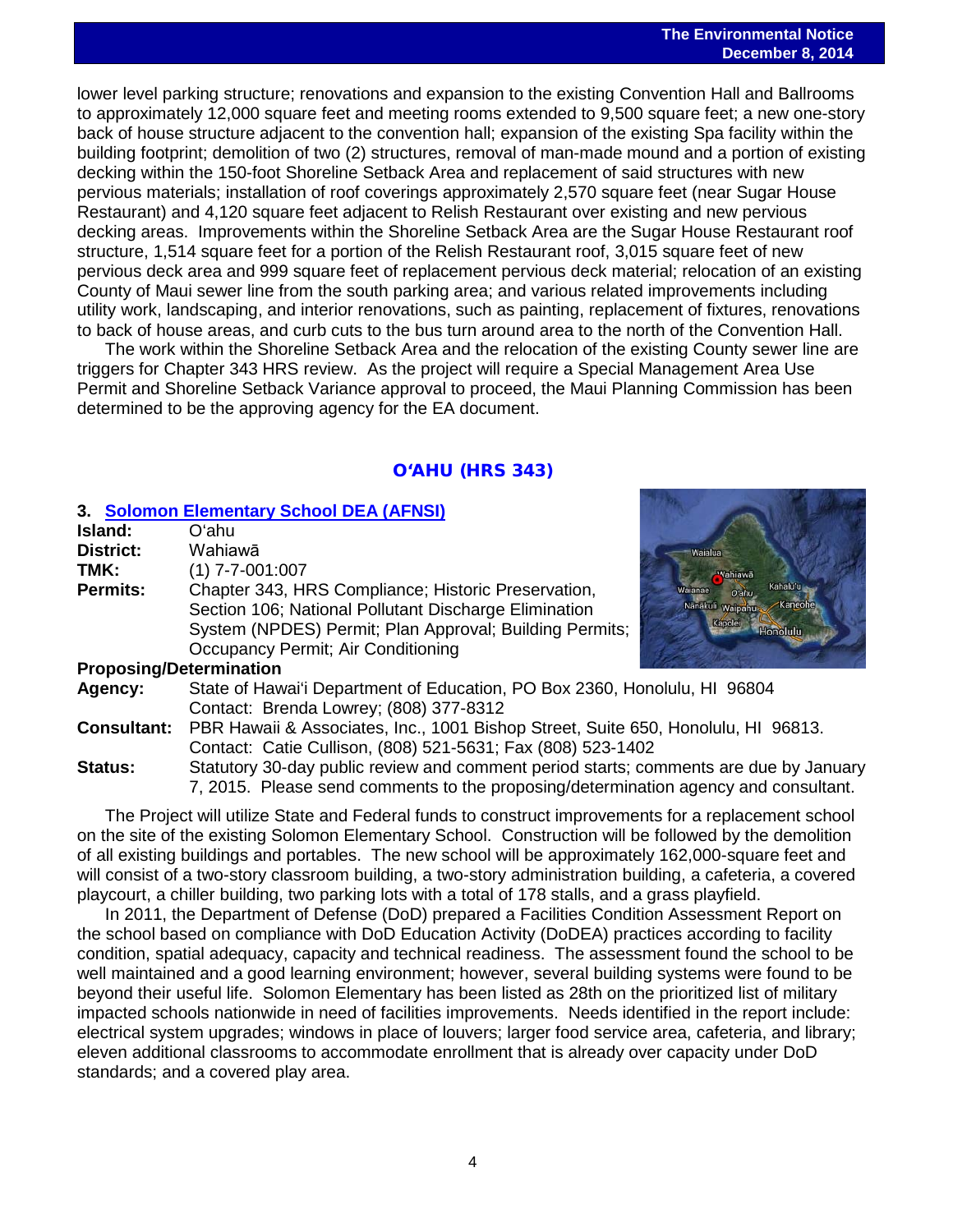## **4. [Exemption Declaration for Kewalo Basin Jetty Repairs](http://oeqc.doh.hawaii.gov/Shared%20Documents/EA_and_EIS_Online_Library/OTHER%20CHAPTER%20343%20NOTICES/2014-12-08-OA-5B-Exemption-Kewalo-Basin-Jetty-Repairs.pdf)**

The Hawaiʻi Community Development Authority (HCDA) proposes to repair the existing jetty located on the east side of the harbor entrance to Kewalo Basin, Honolulu, Hawaiʻi. The HCDA believes this proposed action to be exempt from the preparation of a Hawaiʻi Revised Statutes, Chapter 343 Environmental Assessment, as provided in §11-200-8(A), Hawaiʻi Administrative Rules.

The Kewalo Basin Jetty is a 100-ft makai extension of Kewalo Basin Park that was likely constructed around 1955. It is exposed to occasional high wave conditions and a portion of the jetty has been damaged as a result. The project consists of repairing the jetty tip with concrete reinforced masonry to the condition that existed before the stones were dislodged.

The Exemption Declaration is available on file at HCDA for public review. Please contact Stephen Miyamoto at (808) 594-0318 or [steve@hcdaweb.org](mailto:steve@hcdaweb.org) if there are any questions regarding the Kewalo Basin Jetty Repairs Project.

## COASTAL ZONE MANAGEMENT NOTICES

## **Special Management Area Minor Permits**

The SMA Minor permits below have been approved (HRS 205A-30). For more information, contact the county/state Planning Department. Honolulu (768-8014); Hawaiʻi (East HI 961-8288, West HI 323-4770); Kauaʻi (241-4050); Maui (270-7735); Kakaʻako or Kalaeloa Community Development District (587-2841).

| <b>Location (TMK)</b>                 | <b>Description (File No.)</b>                                | <b>Applicant/Agent</b>                                 |
|---------------------------------------|--------------------------------------------------------------|--------------------------------------------------------|
| Hawai'i: North Kona (7-5-008: 003)    | Construction of Shoulder Widening Improvements (SMM 14-320)  | County of Hawai'i Department of<br><b>Public Works</b> |
| Maui: Lahaina (4-5-013: 027)          | Lahaina Roads Sewall Repair (SM2 20110079)                   | Lahaina Roads AOAO                                     |
| Maui: Makena (2-1-005: 108)           | Clubhouse Landscape Improvements (SM2 20130097)              | IATC Makena N Golf LLC                                 |
| Maui: Wailea (2-1-008: 062)           | Garage Conversion Add-on (SM2 20140128)                      | Lori Huang                                             |
| Maui: Kihei (3-9-001: 147)            | Watershed Demonstration / Install Rain Garden (SM2 20140129) | Sarah Mclane                                           |
| Maui: Lahaina (4-4-008: 001)          | Retail Improvements - Unit A-5 (SM2 20140130)                | Darin M Fukunaga                                       |
| Maui: (4-3-010: 007)                  | Emergency Backup Generator (SM2 20140131)                    | AT & T                                                 |
| Maui: (2-5-005: 046 and 3-8-001: 071) | Construct Phase IV Bike Path (SM2 20140132)                  | County of Maui Department of Public<br><b>Works</b>    |

## SHORELINE NOTICES

## **Shoreline Certification Applications**

The shoreline certification applications above are available for review at the Department of Land and Natural Resources Offices on Kauaʻi, Hawaiʻi, Maui, and Honolulu, 1151 Punchbowl Street, Room 220 (HRS 205A-42 and HAR 13-222-12). All comments shall be submitted in writing to the State Land Surveyor, 1151 Punchbowl Street, Room 210, Honolulu, Hawai'i 96813 and postmarked no later than 15 calendar days from the date of the public notice of the application. For more information, call Ian Hirokawa at 587-0420.

| File No.  Date | <b>Location</b>                                                                                                                                                                                                           | <b>Applicant/Owner</b>                                            | <b>TMK</b> |
|----------------|---------------------------------------------------------------------------------------------------------------------------------------------------------------------------------------------------------------------------|-------------------------------------------------------------------|------------|
|                | OA-1626  11/17/14 Lot 8 of the Kaluanui Beach Lots, Section A R.P. 4475, L.C. Aw. 7713, Ap. 32 to<br>V. Kamamalu situate at Kaluanui, Ko'olauloa, O'ahu<br>Address: 53-633 Kamehameha Highway<br>Purpose: Building permit | Hawaii Land Consultants/ 15-3-008:014<br>Michael D. Grondin Trust |            |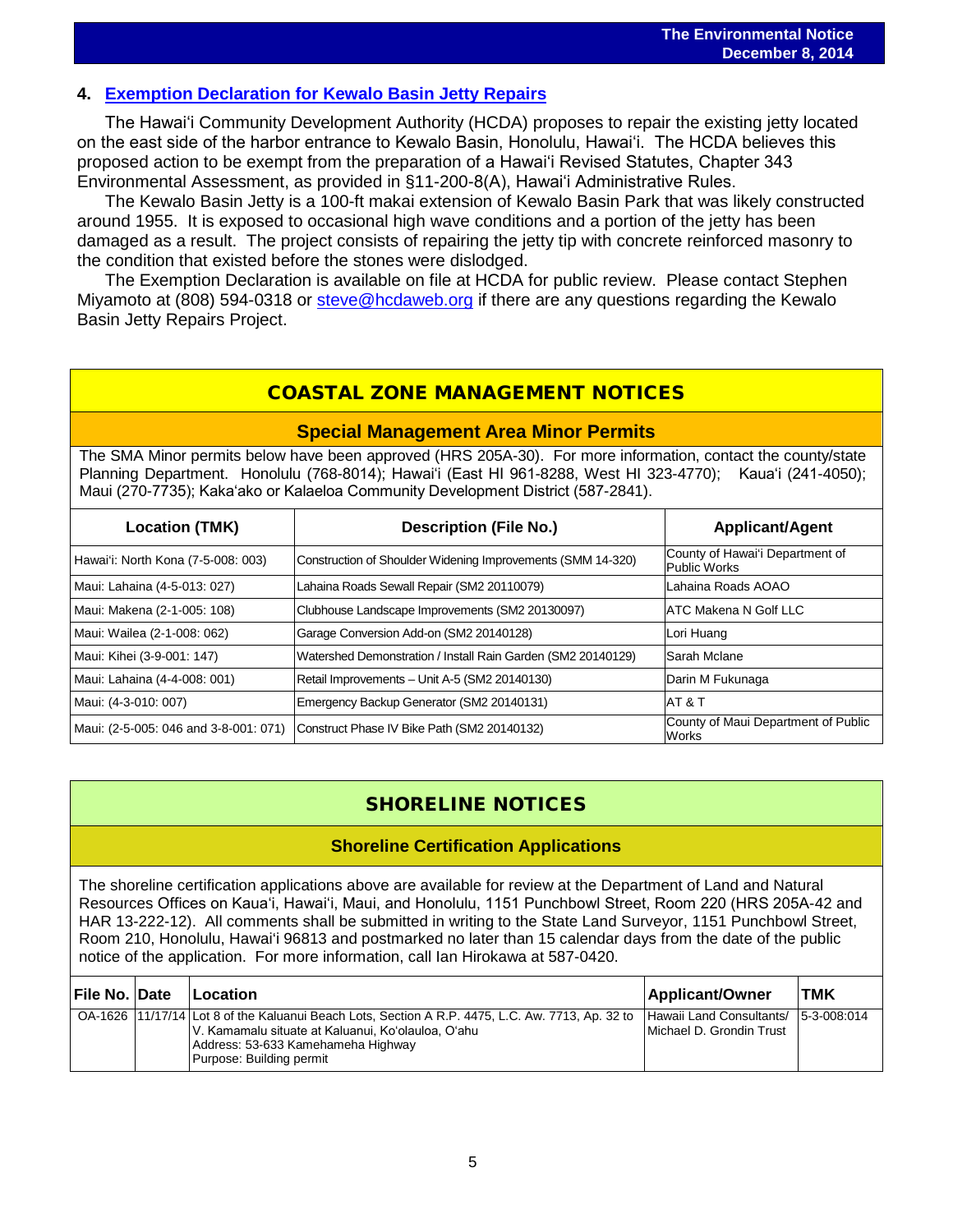## **The Environmental Notice December 8, 2014**

|         |                                                                                                                                                                                                                                                                                                                 | GUGHINGI U <sub>i</sub> LUT                                                                   |                             |
|---------|-----------------------------------------------------------------------------------------------------------------------------------------------------------------------------------------------------------------------------------------------------------------------------------------------------------------|-----------------------------------------------------------------------------------------------|-----------------------------|
|         |                                                                                                                                                                                                                                                                                                                 |                                                                                               |                             |
| OA-1627 | 11/20/14 Lot 34-A as shown on Land Court Application 722 Map 8 situate at La'ie,<br>Ko'olauloa, O'ahu<br>Address: Kamehameha Highway<br>Purpose: SMA permit requirements & subdivision approval for easement                                                                                                    | Hawaii Land Consultants/<br>Property Reserve, Inc.                                            | 5-5-002:011                 |
| OA-1628 | 11/21/14 Lot 33 of File Plan 416 Wailupe Peninsula situate at Wailupe, Waikiki, Honolulu,<br>O'ahu<br>Address: 180 Wailupe Circle<br>Purpose: Construction setback                                                                                                                                              | Gil P. Bumanglag/M.B.<br>Clarkin                                                              | 3-6-001:033                 |
| OA-1629 | 11/21/14 Lots 109 & 110 of Land Court Application 609, Map 24 situate at Mokuleia,<br>Waialua, O'ahu<br>Address: 68-505 Crozier Drive<br>Purpose: Development of property                                                                                                                                       | Dennis K. Hashimoto/<br><b>Mark Button</b>                                                    | 6-8-004:018                 |
| MA-594  | 11/13/14 Lots A-7-C-1 and A-7-C-2 of the Kapalua Development Subdivision being a<br>portion of Royal Patent 2236, Land Commission Award 8522-B, Apana 1 to Kale<br>Davis situate at Honokohua, Lahaina, Maui<br>Address: N/A<br>Purpose: Setback purposes                                                       | Austin, Tsutsumi &<br>Associates, Inc./ Honolua<br>Associates, LLC &<br>Honokahua Beach Hotel | 4-2-004:014<br>& 021 (por.) |
| MA-595  | 11/14/14 Lot 86 as shown on Map 23 of Land Court Application 1804 situate at Honua'ula,<br>Maui<br>Address: 3650 Wailea Alanui Drive<br>Purpose: Planned property improvements                                                                                                                                  | ControlPoint Surveying,<br>Inc./ Sunstone Hawaii 3-0.<br><b>LLC</b>                           | 2-1-008:061                 |
| MA-596  | 11/13/14 Limited Common Element 10 of Lot 10-A-2-C-1 of Land Court Application 1846,<br>Map 6 situate at Papa'anui, Waipao, Kalihi, Honua'ula, Makawao, Maui<br>Address: 4950 Makena Road, Unit No. 10<br>Purpose: N/A                                                                                          | Akamai Land Surveying,<br>Inc./ Makena 10, LLC                                                | 2-1-007:096                 |
| MA-597  | 11/21/14   Portions of R.P. 8130, L.C. Award 7714-B Apana 8 to M. Kekuaiwa R.P. 4586,<br>L.C. Award 5766, Apana 4 to Kalalau situate at Honokohau, Ka'anapali, Lahaina,<br>Maui<br>Address: 8607 Honoapi'ilani Highway<br><b>Purpose: Permits</b>                                                               | Akamai Land Surveying,<br>Inc./ GCP Maui LLC                                                  | 4-1-002:008                 |
| HA-495  | 11/19/14   Portion of Lot B (C.S.F. 21,196) being portions of Grant 10,774 to Victor B. Harrel<br>and Kona Coast State Park Parcel A (C.S.F. 22,262) situate at Kukio 2 <sup>nd</sup> and<br>Maniniowali, North Kona, Island of Hawai'i<br>Address: 72-3890 Mamalahoa Highway<br>Purpose: Obtain County permits | Wes Thomas Associates/<br><b>DLNR Division of State</b><br>Parks                              | 7-2-004:009                 |

## **Shoreline Certifications and Rejections**

The shoreline notices below have been proposed for certification or rejection by the Department of Land and Natural Resources (HRS 205A-42 and HAR 13-222-26). Any person or agency who wants to appeal shall file a notice of appeal in writing with DLNR no later than 20 calendar days from the date of this public notice. Send the appeal to the Board of Land and Natural Resource, 1151 Punchbowl Street, Room 220, Honolulu, Hawai'i 96813.

| File No. | <b>Proposed/Rejected</b>                   | Location                                                                                                                                                                              | <b>Applicant/Owner</b>                                                        | TMK                         |
|----------|--------------------------------------------|---------------------------------------------------------------------------------------------------------------------------------------------------------------------------------------|-------------------------------------------------------------------------------|-----------------------------|
| OA-1609  | Proposed Shoreline<br>Certification        | Lot 924 as shown on Map 24 of Land Court Application<br>1052 situate at Makaha, Wai'anae, O'ahu<br>Address: 84-307 Makau Street<br>Purpose: House extension                           | Constancio Galang/<br>Klingensmtih,<br>Janet/Scott Marital TR                 | 8-4-009:010                 |
| OA-1612  | <b>Proposed Shoreline</b><br>Certification | Lot 592 of Map 63 Land Court Application 1089 situate<br>at Kamananui, Waialua, O'ahu<br>Address: 67-397 Waialua Beach Road<br>Purpose: Building setback line                         | Gil P. Bumanglag/<br>William Richard<br>Deuchar                               | 6-7-014:020                 |
| MA-590   | <b>Proposed Shoreline</b><br>Certification | Portion of Honoapi'ilani Highway Right-of-Way<br>(Olowalu-Pali Section) at Ukumehame, Lahaina, Maui<br>Address: Honoapi'ilani Highway<br>Purpose: Determine shoreline setback         | R.T. Tanaka Engineers,<br>Inc./ State of Hawai'i                              | 4-8-002:003 & 034<br>(por.) |
| HA-490   | <b>Proposed Shoreline</b><br>Certification | Lot No. 18, Block 1 of "Miloli'i Beach Lots" being a<br>portion of File Plan 789, Papa 2 <sup>nd</sup> , South Kona, Island<br>of Hawai'i<br>Address: N/A<br>Purpose: Building permit | Thomas Pattision/<br>Marion B. Ordonez                                        | 8-8-005:095                 |
| OA-1580  | Rejection                                  | Lot 68 (Map 10) of Land Court Application 23 situate at<br>Kaipapau, Ko'olauloa, O'ahu<br>Address: 54-001 Ahinalu Place<br>Purpose: Permitting purposes                               | Austin, Tsutsumi &<br>Associates, Inc./<br>August J. and Veronica<br>Q. Monge | 5-4-003:035                 |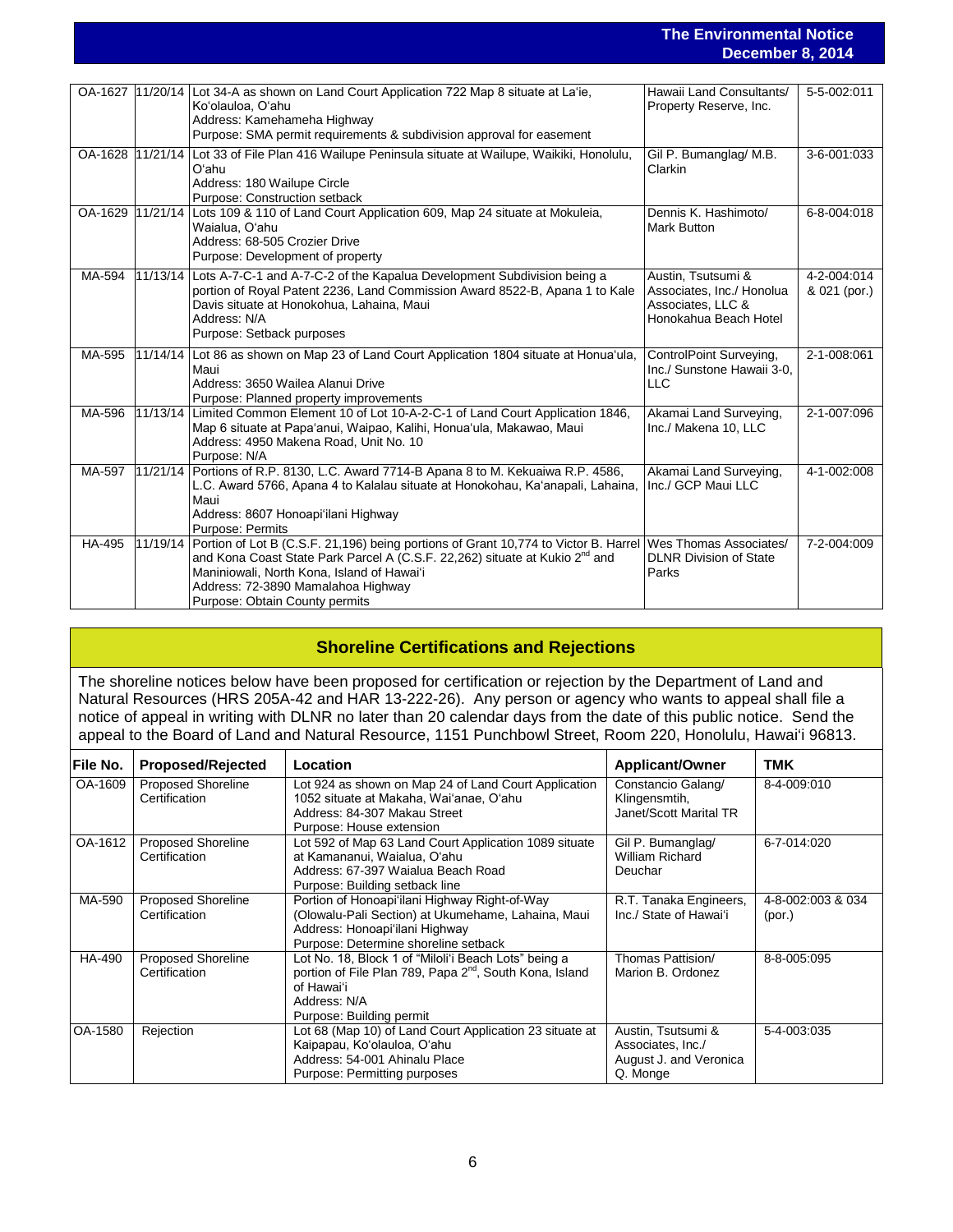## $\overline{a}$ **FEDERAL NOTICES**

#### 1. Notice of Intent to Prepare an EIS for the Heʻ[eia National Estuarine Research Reserve in Kane](http://www.gpo.gov/fdsys/search/pagedetails.action?sr=1&originalSearch=&st=collection%3AFR+and+content%3Ahawaii+and+publishdate%3Arange%282014-11-15%2C%29&ps=10&na=&se=&sb=re&timeFrame=&dateBrowse=&govAuthBrowse=&collection=&historical=true&granuleId=2014-27729&packageId=FR-2014-11-24)ʻohe Bay, Oʻahu – November 24, 2014

In accordance with section 315 of the Coastal Zone Management Act of 1972, as amended (16 U.S.C. 1451- 1466), the State of Hawaiʻi and the National Oceanic and Atmospheric Administration (NOAA) intend to conduct two public scoping meetings on December 17, 2014, in Kaneʻohe, Hawai`i, and on December 19, 2014, in Honolulu, Hawaiʻi, as part of NOAA's draft environmental impact statement (DEIS) and draft management plan(DMP) process to solicit comments for the preparation of a DEIS and DMP on the Proposed Heʻeia National Estuarine Research Reserve in Kaneʻohe Bay.

DATES: December 17, 2014, at 5:00-7:00 p.m. and December 19, 2014, at 5:00-7:00 p.m.

ADDRESSES: December 17 at the King Intermediate School, 46-155 Kamehameha Hwy., Kaneʻohe, HI 96744, and December 19 at the NOAA Fisheries Honolulu Service Center, 1139 N. Nimitz Hwy., Ste. 220, Honolulu, HI 96817.

CONTACT: Rebecka Arbin, Hawaiʻi Office of Planning, P. O. Box 2359, Honolulu, HI 96804, at (808) 587-2831 or [rebecka.j.arbin@dbedt.hawaii.gov](mailto:rebecka.j.arbin@dbedt.hawaii.gov) or Joelle Gore, Acting Chief, Stewardship Division, Office for Coastal Management, National Ocean Service, NOAA, 1305 East-West Highway, Silver Spring, Maryland 20910, at (301) 713-3155 ext. 177, or [Hawaii.nerr.comments@noaa.gov.](mailto:Hawaii.nerr.comments@noaa.gov)

#### 2. Social Science in the [Fishery Management Council Process Meeting](http://www.gpo.gov/fdsys/pkg/FR-2014-11-25/pdf/2014-27769.pdf) – November 25, 2014

The Western Pacific Fishery Management Council (Council) will hold a meeting in Hawaiʻi in December 2014 regarding social science in the fishery management council process.

DATES: The meeting will be held Wednesday, December 17, 2014, Thursday, December 18, 2014, and Friday, December 19, 2014 from 8:30 a.m. to 5 p.m.

The meeting will take place at the Council office, 1164 Bishop Street, Suite 1400, Honolulu, HI; telephone: (808) 522-8220. Site visits for meeting participants to points of interest on the Fishing Community of Oʻahu will be conducted on Friday, December 19, 2014. CONTACT: Kitty M. Simonds, (808) 522-8220.

#### 3. [Management of Bottom fish and Yellow fin Tuna in the Main Hawaiian Islands Meeting](http://www.gpo.gov/fdsys/pkg/FR-2014-11-17/pdf/2014-27120.pdf) – November 17, 2014

The Western Pacific Regional Fishery Management Council's (Council) will hold public meetings to solicit public input on the management of bottom fish and yellow fin tuna in the Main Hawaiian Islands. DATES: The meetings will be held December 2 through December 13, 2014.

See [SUPPLEMENTARY INFORMATION](http://www.gpo.gov/fdsys/pkg/FR-2014-11-17/pdf/2014-27120.pdf) for specific times, dates, and agenda items. CONTACT: Kitty M. Simonds (808)-522-8220.

#### 4. [Stock Assessment Update for Main Hawaiian Deep 7 Bottom Fish](http://www.gpo.gov/fdsys/pkg/FR-2014-12-02/pdf/2014-28447.pdf) - December 2, 2014

NMFS will convene a meeting to review a draft 2014 stock assessment update for main Hawaiian (MHI) Deep 7 bottom fish. The purpose of this meeting is to review a draft 2014 stock assessment update for MHI Deep 7 bottom fish, which uses up-to-date re-audited bottom fish catch and effort data from Hawaii state commercial catch reports for the years 1948-2013. This assessment update used the previous benchmark assessment data analysis, modeling, and stock projection approaches with improved CPUE standardization.

DATES: The meeting will be held on Tuesday, December 9, through Friday, December 12, 2014, starting at 9 a.m. each day. The meeting will conclude each day at 4 p.m., or when business for the day has been completed.

On Tuesday, December 9, and Wednesday, December 10, 2014, the meeting will be held at the NMFS Honolulu Service Center at Pier 38, 1129 N. Nimitz Hwy., Suite 220, Honolulu, HI 96817. On Thursday, December 11, and Friday, December 12, 2014, the meeting will be held at the University of Hawaii Campus Center, 2465 Campus Road, Honolulu, HI 96822. CONTACT: Gerard Dinardo, 808) 725-5397.